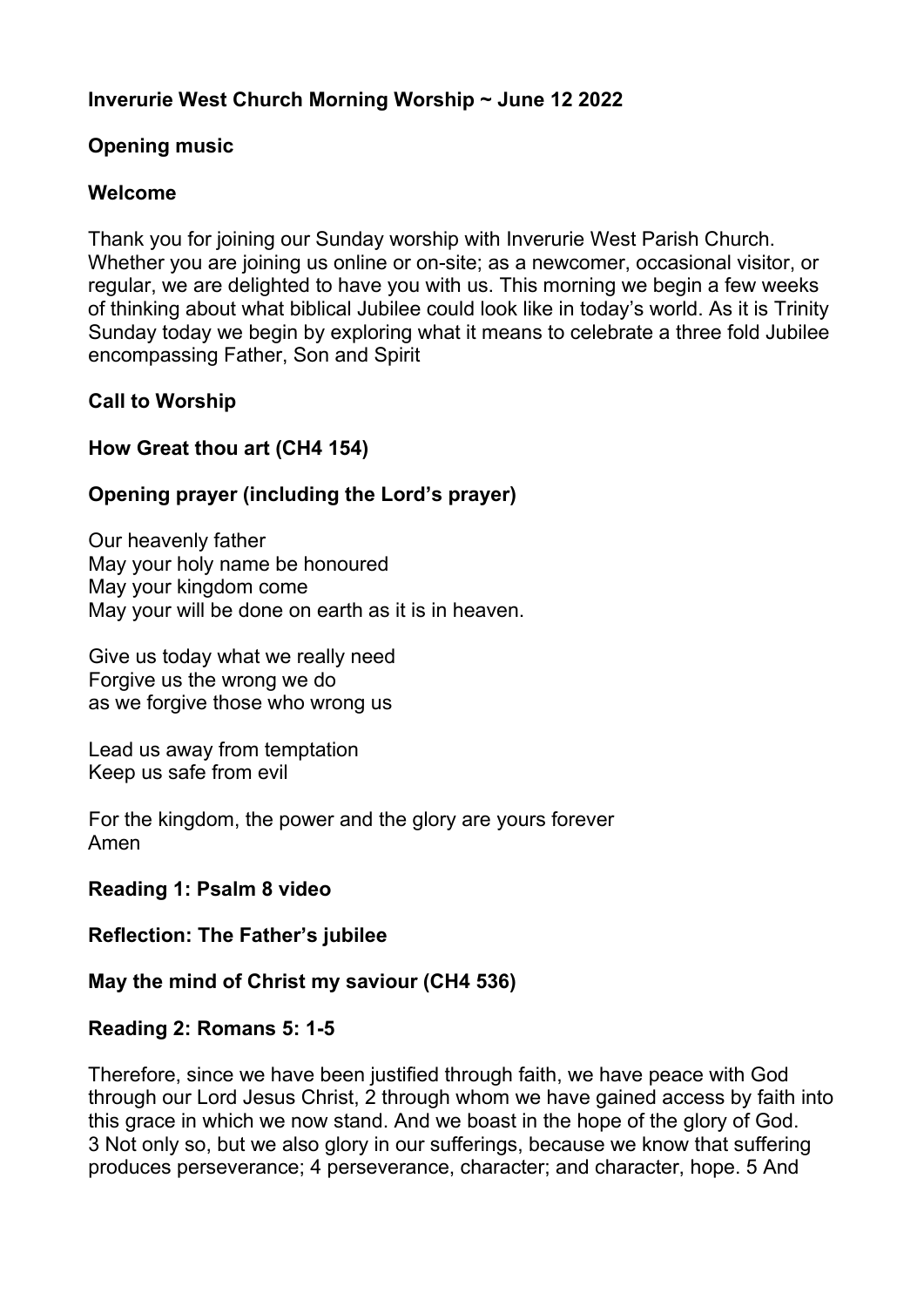hope does not put us to shame, because God's love has been poured out into our hearts through the Holy Spirit, who has been given to us

## **Reflection: Christ's jubilee**

## **Spirit of God, come dwell within me (CH4 722)**

## **Reading 3: John 16: 12-15**

16:12 "I still have many things to say to you, but you cannot bear them now.

16:13 When the Spirit of truth comes, he will guide you into all the truth; for he will not speak on his own, but will speak whatever he hears, and he will declare to you the things that are to come.

16:14 He will glorify me, because he will take what is mine and declare it to you.

16:15 All that the Father has is mine. For this reason I said that he will take what is mine and declare it to you.

## **Reflection: The Spirit's jubilee**

**Prayer**

**News**

### **These are the Days of Elijah**

### **The Grace**

May the grace of our Lord Jesus Christ, the love of God and the fellowship of the Holy Spirit, be with us all evermore. Amen.

### **Blessing**

### **Closing music**

#### **News**

**Scottish and Arabic Poetry and Storytelling Event** - a reminder of this women only event on Friday 24th at the Acorn Centre from 7 to 9 pm. Tickets are £5 and are available from the Acorn reception or at the door on the night.

**Jubilee Tree Trails -** Mary Cranfield and Doreen Adams have once again been busy making up a Jubilee Tree Trails based around the Community Woodland walks at Daviot. There is also a quiz for those who are unable to go to Daviot and there are some copies downstairs. Entry is by donation and paper copies of the